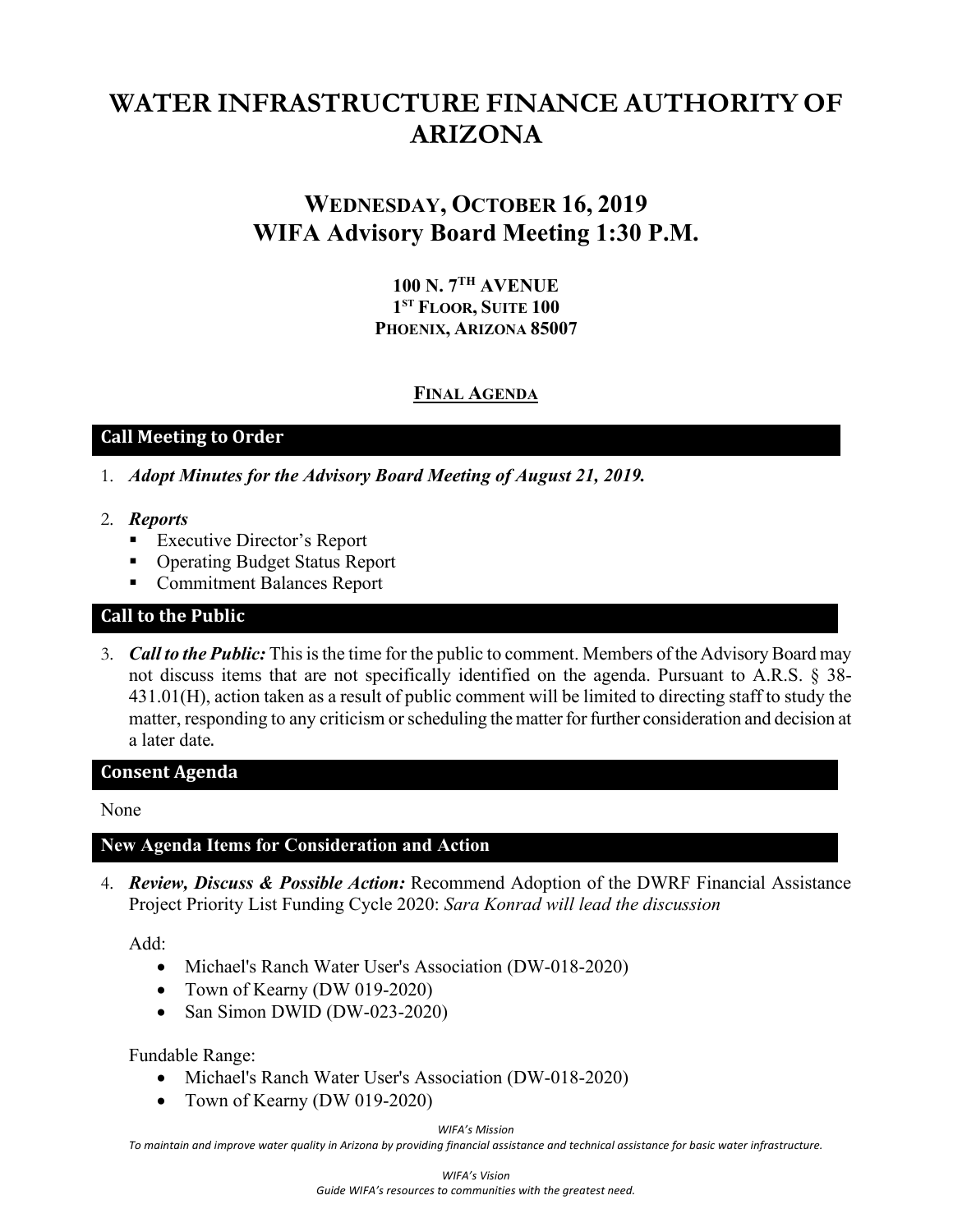- 5. *Adopt/Modify/Terminate Operating Procedure:* Recommend Adoption of Updated Loan Origination Procedure # III.3.1 – Combined Interest and Fee Rate Setting *– Dan Dialessi will lead the discussion*
- 6. *Adopt/Modify/Terminate Operating Procedure:* Recommend Adoption of Updated Loan Origination Procedure # III.20.1 – Additional Subsidy Procedure *– Dan Dialessi will lead the discussion*
- 7. *Adopt/Modify/Terminate Operating Procedure:* Recommend Adoption of Loan Origination Procedure # III.20.2 – Disadvantaged System Compliance Loans Procedure *– Dan Dialessi will lead the discussion*
- 8. *Review, Discuss & Possible Action*: Recommend Approval of Loan Resolution Addendum A2020- 006 – Pine-Strawberry Water Improvement District – DWRF – Request to amend to modify project scope – *Angie Valenzuela will lead the discussion*
- 9. *Review, Discuss & Possible Action*: Recommend Approval of Loan Resolution Addendum A2020- 007 – Villa Grande DWID – DWRF – Amend to increase loan amount by \$100,000 – *Angie Valenzuela will lead the discussion*
- 10. *Review, Discuss & Possible Action*: Recommend Approval of Loan Resolution Addendum A2020- 008 – City of Safford – DWRF – Amend to increase forgivable principal amount by \$32,500 – *Angie Valenzuela will lead the discussion*
- 11. *Review, Discuss & Possible Action*: Recommend Approval of Loan Resolution Addendum A2020- 009 – White Mountain Apache Housing Authority – DWRF – Amend to increase forgivable principal amount by \$8,492 – *Angie Valenzuela will lead the discussion*

#### **Update, Discussion or Presentation**

12. *Review & Discuss:* 2019 WIFA Financial Audit *– Jane Thompson will lead the discussion*

## **Meeting Conclusion & Adjournment**

13. New Business/Issues:

 Next Advisory Board Meeting Date – Wednesday, December 11, 2019 at 1:30PM in Phoenix, Arizona

#### **Notes on Proceedings**

WIFA is committed to complying with the Americans with Disabilities Act. Persons with a disability may request a reasonable accommodation, such as a sign language interpreter, by contacting WIFA at (602) 364-1310. Requests should be made as early as possible to allow time to arrange the accommodation.

The agenda for the meeting is subject to change up to 24 hours before the meeting. At its discretion, the Authority may consider and act upon any agenda item out of order. One or more Board members may participate via teleconference.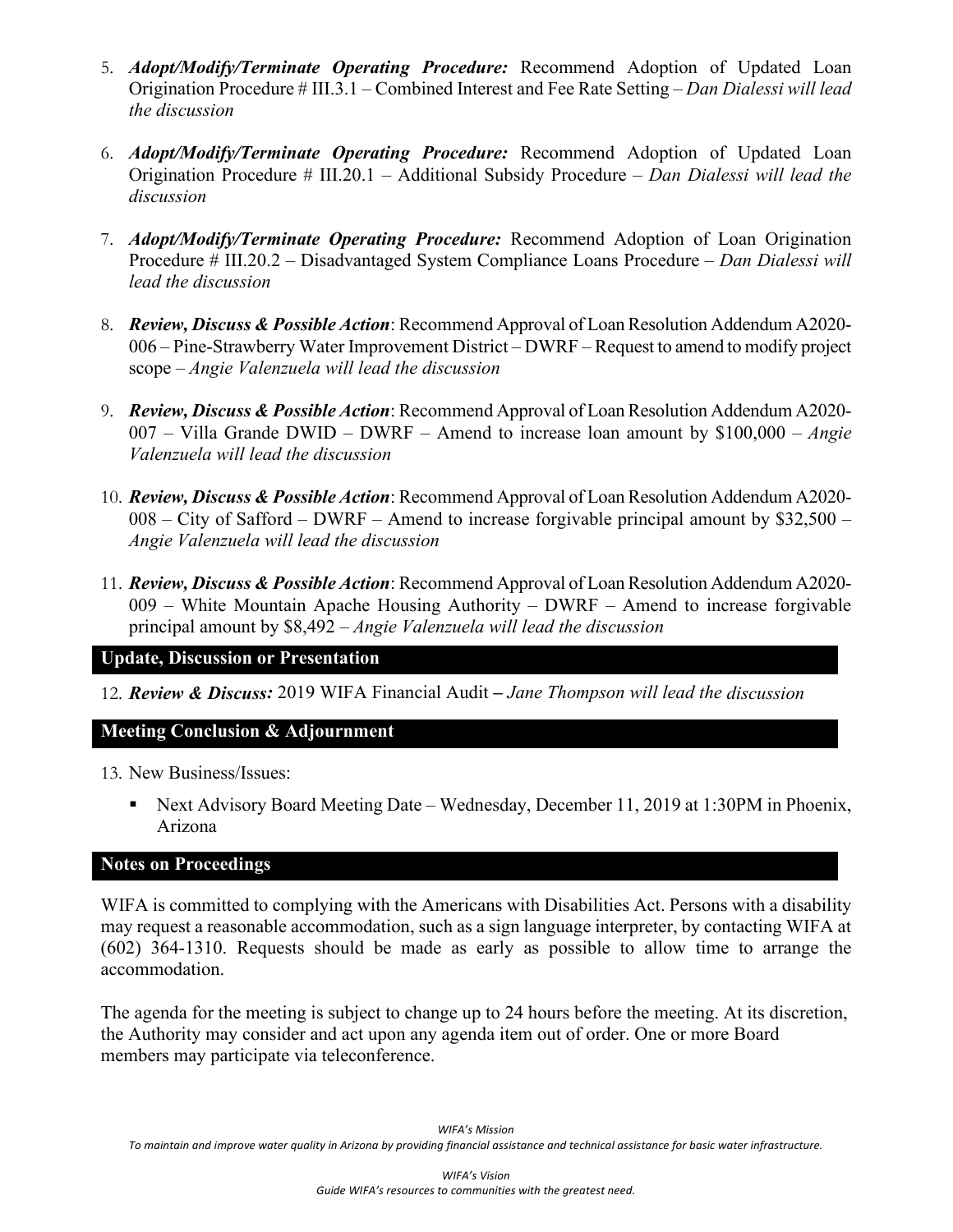### **Arizona's Drinking Water Revolving Fund** Project Priority List 2020 Funding Cycle

October 2019

| <b>PPL</b><br>Rank | <b>Applicant</b>            | Population | County  | <b>Project Name</b>         | <b>Description</b>                                 | Project<br><b>Number</b> | <b>Amount Requested /</b><br><b>Probable Green</b><br>Amount | <b>Subsidy</b> |
|--------------------|-----------------------------|------------|---------|-----------------------------|----------------------------------------------------|--------------------------|--------------------------------------------------------------|----------------|
|                    |                             |            |         |                             | has several<br>infrastructure<br>system<br>The     |                          |                                                              |                |
|                    |                             |            |         |                             | installments that are at or have exceeded          |                          |                                                              |                |
|                    |                             |            |         |                             | useful life and need to be replaced.               |                          |                                                              |                |
|                    | Arroyo Water                |            |         | Arroyo WC Storage &         | Additionally, the owner proposes to update         |                          |                                                              |                |
| 1                  | Company                     | 350        | Gila    | <b>Pumping Improvements</b> | the storage tank.                                  | 015 2020                 | \$205,240.00                                                 | 70%            |
|                    |                             |            |         |                             | The existing meters are old and inaccurate.        |                          |                                                              |                |
|                    |                             |            |         |                             | The company plans to replace the meters            |                          |                                                              |                |
|                    | <sup>1,3</sup> Kohl's Ranch |            |         | <b>Meter Replacements</b>   | with "smart" meters and new ball valves and        |                          | \$137,500.00 /                                               |                |
| 2                  | <b>Water Company</b>        | 114        | Gila    | and Installation            | backflow device.                                   | 016 2020                 | \$137,500.00                                                 | 80%            |
|                    |                             |            |         |                             | infrastructure<br>System<br>has<br>several         |                          |                                                              |                |
|                    |                             |            |         | Jake's Corner WC            | installments that are at or beyond useful life     |                          |                                                              |                |
|                    | Jakes Corner                |            |         | Storage & Pumping           | and need to be replaced. This loan will            |                          |                                                              |                |
| 3                  | <b>Water Co</b>             | 45         | Gila    | Improvements                | address storage and pumping improvements. 014 2020 |                          | \$89,640.00                                                  | 80%            |
|                    | <b>Tonto Village</b>        |            |         |                             | Project will replace old service lines and         |                          |                                                              |                |
| 4                  | Water                       | 185        | Gila    | System Improvements         | meters.                                            | 003 2020                 | \$618,377.00                                                 | 75%            |
|                    | Lyn-Lee Water               |            |         |                             | The system is in need of water storage and         |                          |                                                              |                |
| 5                  | Company                     | 90         | Pima    | <b>Water Storage</b>        | electrical updates to comply with ADEQ.            | 010 2020                 | \$40,000.00                                                  | 85%            |
|                    |                             |            |         |                             | The system is aging and facing serious             |                          |                                                              |                |
|                    |                             |            |         |                             | infrastructure deficiencies. This loan will        |                          |                                                              |                |
|                    |                             |            |         |                             | address the following: relocate and upgrade        |                          |                                                              |                |
|                    | Mayer                       |            |         |                             | water mainlines; install 4-5 new storage           |                          |                                                              |                |
|                    | Domestic Water              |            |         |                             | tanks; upgrade the booster stations; replace       |                          |                                                              |                |
|                    | Improvement                 |            |         | Mayer DWID                  | 700 meters; and construct an arsenic               |                          |                                                              |                |
| 6                  | <b>District</b>             | 1,400      | Yavapai | Improvement Projects        | blending station.                                  | 005 2020                 | \$5,000,000.00                                               | 75%            |
|                    | <b>Tonto Village</b>        |            |         |                             |                                                    |                          |                                                              |                |
|                    | Domestic Water              |            |         |                             |                                                    |                          |                                                              |                |
|                    | Improvement                 |            |         | <b>TVDWID Purchase of</b>   | This loan is to secure funds to purchase the       |                          |                                                              |                |
| $\overline{7}$     | <b>District</b>             | 256        | Gila    | <b>TVWC Water System</b>    | Tonto Village Water Company.                       | 004 2020                 | \$410,200.00                                                 | 75%            |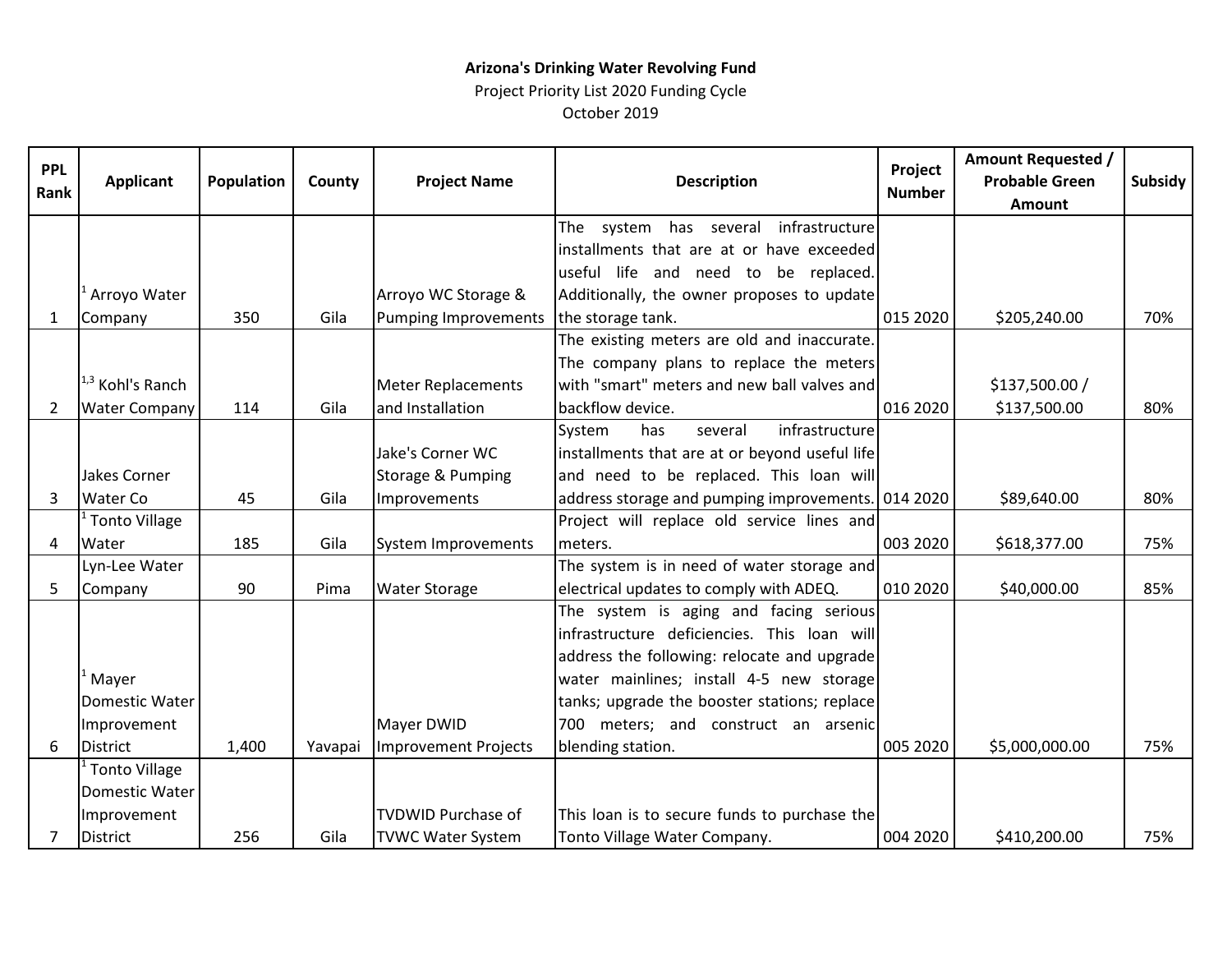| <b>PPL</b><br>Rank | <b>Applicant</b>      | Population | County  | <b>Project Name</b>          | <b>Description</b>                            | Project<br><b>Number</b> | <b>Amount Requested /</b><br><b>Probable Green</b><br><b>Amount</b> | <b>Subsidy</b> |
|--------------------|-----------------------|------------|---------|------------------------------|-----------------------------------------------|--------------------------|---------------------------------------------------------------------|----------------|
|                    |                       |            |         |                              |                                               |                          |                                                                     |                |
|                    |                       |            |         |                              | Water meters were installed 70 years ago.     |                          |                                                                     |                |
|                    |                       |            |         |                              | The SWTP suffers from turbidity problems.     |                          |                                                                     |                |
|                    |                       |            |         | Addition of third well       | As their main water supply, the DWID is       |                          |                                                                     |                |
|                    |                       |            |         | and replacement of all       | struggling to meet demand. This project       |                          |                                                                     |                |
|                    |                       |            |         | water meters to AMR          | would purchase and outfit a third well and    |                          |                                                                     |                |
| 8                  | <b>Rim Trail DWID</b> | 250        | Gila    | technology                   | replace the meters.                           | 006 2020                 | \$140,000.00                                                        | 80%            |
|                    |                       |            |         |                              | The White Mountain Apache Tribe has an        |                          |                                                                     |                |
|                    |                       |            |         |                              | acute housing shortage for its tribal         |                          |                                                                     |                |
|                    |                       |            |         |                              | members and has a waitlist of approximately   |                          |                                                                     |                |
|                    | $1.4$ White           |            |         |                              | 1500 families. Funds will be used to connect  |                          |                                                                     |                |
|                    | Mountain              |            |         |                              | water system's existing nearby<br>the         |                          |                                                                     |                |
|                    | Apache Housing        |            |         |                              | distribution mains to 28 new housing units    |                          |                                                                     |                |
| 9                  | Authority             | 2,125      | Navajo  | Apache Pine Phase 1          | for low-income families.                      | 001 2020                 | \$616,030.00                                                        | 80%            |
|                    |                       |            |         |                              | This project is to replace the existing well  |                          |                                                                     |                |
|                    | Appaloosa             |            |         | <b>Operational Equipment</b> | meters, purchase a stronger well pump, and    |                          |                                                                     |                |
| 10                 | Water                 | 500        | Yavapai | Upgrades                     | clean and coat the storage tank.              | 007 2020                 | \$350,000.00                                                        | 85%            |
|                    | Michael's             |            |         |                              | Storage tank has interior corrosion and       |                          |                                                                     |                |
|                    | Ranch Water           |            |         | Tank Rehab, Meter            | needs to be refurbished. 23 customer          |                          |                                                                     |                |
|                    | User's                |            |         | Replacements, Fire           | meters will be replaced and one fire hydrant  |                          |                                                                     |                |
| 11                 | Association           | 52         | Yavapai | <b>Hydrant Installment</b>   | will be added.                                | 018 2020                 | \$76,724.00                                                         | 85%            |
|                    |                       |            |         |                              | Based upon current system demand and          |                          |                                                                     |                |
|                    |                       |            |         |                              | available water resources, Queen Creek has    |                          |                                                                     |                |
|                    |                       |            |         |                              | current water resource deficit of             |                          |                                                                     |                |
|                    |                       |            |         |                              | approximately 5,300 AF. Queen Creek is        |                          |                                                                     |                |
|                    |                       |            |         | Queen Creek                  | requesting funding for the purchase of        |                          |                                                                     |                |
|                    |                       |            |         | Groundwater                  | extinguishment credits which would enhance    |                          |                                                                     |                |
|                    | Queen Creek,          |            |         | <b>Extinguishment Credit</b> | and diversify the town's water supply to help |                          |                                                                     |                |
| 12                 | Town of               | 83,000     |         | Maricopa Acquisition         | meet current and future demand.               | 012 2020                 | \$50,000,000.00                                                     | 90%            |
| Total:             | \$57,683,711.00       |            |         |                              |                                               |                          |                                                                     |                |

**Legend:**

**\$57,683,711.00** 

<sup>1</sup> *Eligible for disadvantaged community designation*

<sup>2</sup> *New project on PPL*

<sup>3</sup> *Eligible for Green Project Reserve*

<sup>4</sup> *Board approved; subsidy locked in at time of board resolution*